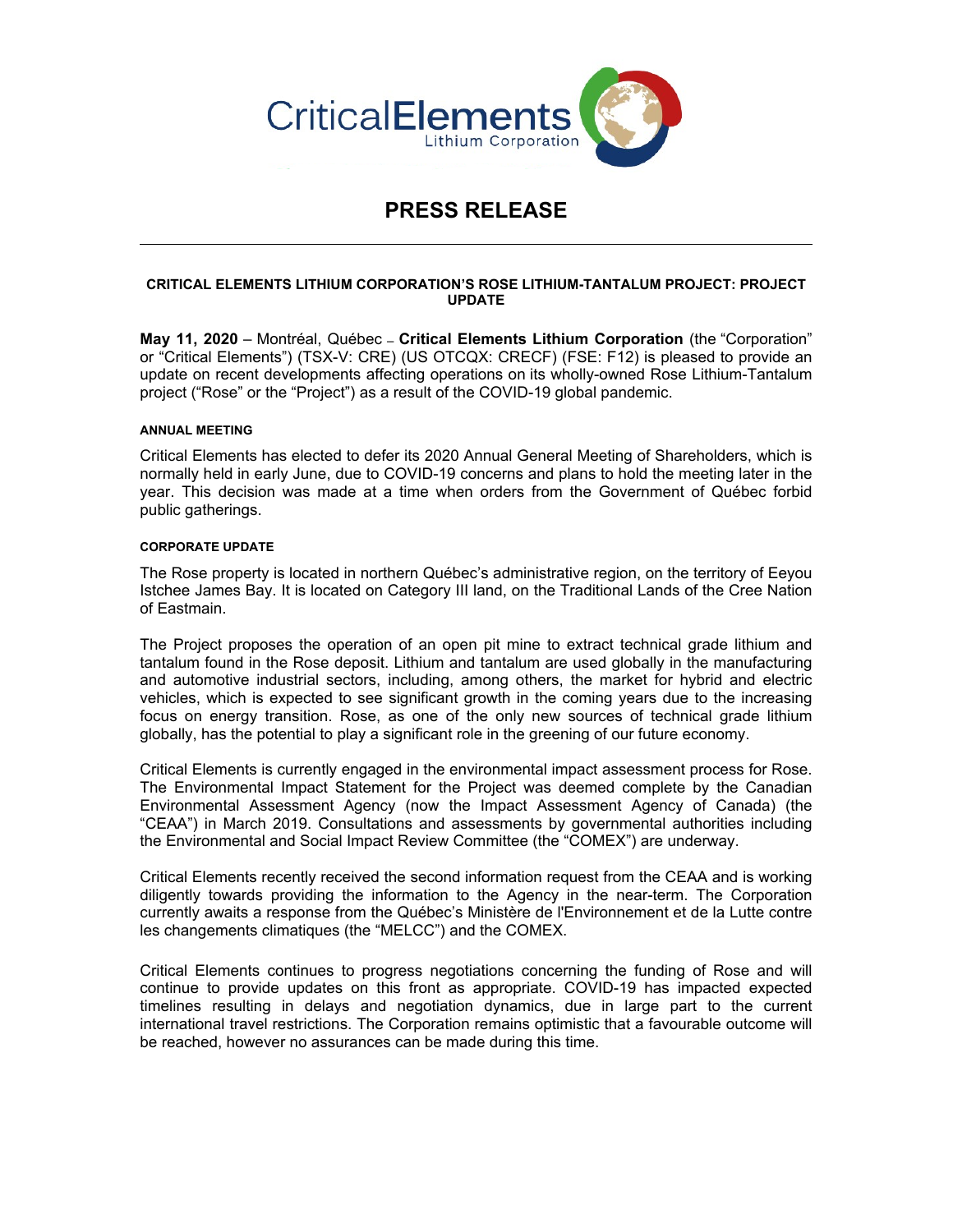#### **COVID-19**

Since the beginning of 2020, the outbreak of the novel strain of coronavirus, specifically identified as "COVID-19", has resulted in governments worldwide enacting emergency measures to combat the spread of the virus. These measures, which include the implementation of travel bans, temporary restriction on all non-essential business, self-imposed quarantine periods and social distancing, have caused material disruption to businesses globally resulting in an economic slowdown. Global equity markets have experienced significant volatility and weakness. Governments and central banks have reacted with significant monetary and fiscal interventions designed to stabilize economic conditions. The duration and impact of the COVID-19 outbreak is unknown at this time, as is the efficacy of the government and central bank interventions.

Critical Elements is continuing non-site activities to further the Corporation's objectives during this uncertain and rapidly evolving time and to follow the recommendations of the Government of Québec and Health Canada/Santé Québec. It is not possible to reliably estimate the length and severity of these developments and the impact on the financial results and condition of the Corporation including its operations in future periods.

# **ABOUT CRITICAL ELEMENTS LITHIUM CORPORATION**

Primero Group recently completed the first phase of its Early Contractor Involvement agreement with the Corporation and provided a Guaranteed Maximum Price for the engineering, procurement and construction of the wholly-owned Rose Lithium-Tantalum project on a lump sum turnkey basis that is in line with the Project's feasibility study published November 29, 2017. The project feasibility study is based on price forecasts of US \$750/tonne for chemical-grade lithium concentrate (5% Li<sub>2</sub>O), US \$1,500/tonne for technical-grade lithium concentrate (6% Li<sub>2</sub>O) and US \$130/kg for Ta2O5 in tantalite concentrate, and an exchange rate of US \$0.75/CA \$. The internal rate of return ("IRR") for the Rose Lithium-Tantalum project is estimated at 34.9% after tax, and net present value ("NPV") is estimated at CA \$726 million at an 8% discount rate. The estimated payback period is 2.8 years. The pre-tax IRR for the Rose Lithium-Tantalum Project is estimated at 48.2% and the pre-tax NPV at CA \$1,257 million at an 8% discount rate (see press release dated September 6, 2017). The financial analysis is based on the Indicated mineral resource. An Indicated mineral resource is that part of a mineral resource for which quantity, grade or quality, densities, shape and physical characteristics can be estimated with a level of confidence sufficient to allow the appropriate application of technical and economic parameters, to support mine planning and evaluation of the economic viability of the deposit. The life-of-mine (LOM) plan provides for the extraction of 26.8 million tonnes of ore, 182.4 million tonnes of waste, and 11.0 million tonnes of overburden for a total of 220.2 million tonnes of material. The average stripping ratio is 7.2 tonnes per tonne of ore. The nominal production rate is estimated at 4,600 tonnes per day, with 350 operating days per year. The open pit mining schedule allows for a 17-year mine life. The mine will produce a total of 26.8 million tonnes of ore grading an average of 0.85% Li<sub>2</sub>O and 133 ppm Ta2O5, including dilution. The mill will process 1.61 million tonnes of ore per year to produce an annual average of 236,532 tonnes of technical and chemical grade spodumene concentrate and 429 tonnes of tantalite concentrate.

## **FOR MORE INFORMATION:**

Jean-Sébastien Lavallée, P.Geo. Chief Executive Officer 819-354-5146 jslavallee@cecorp.ca www.cecorp.ca

## **CAUTIONARY STATEMENT CONCERNING FORWARD-LOOKING STATEMENTS**

This news release contains "forward-looking information" within the meaning of Canadian Securities legislation. Generally, forward-looking information can be identified by the use of forward-looking terminology such as "scheduled", "anticipates", "expects" or "does not expect", "is expected", "scheduled", "targeted", or "believes", or variations of such words and phrases or state that certain actions, events or results "may", "could", "would", "might" or "will be taken", "occur" or "be achieved". Forward-looking information contained herein include, without limitation, statements relating to mineral reserve estimates, mineral resource estimates, realization of mineral reserve and resource estimates, capital and operating